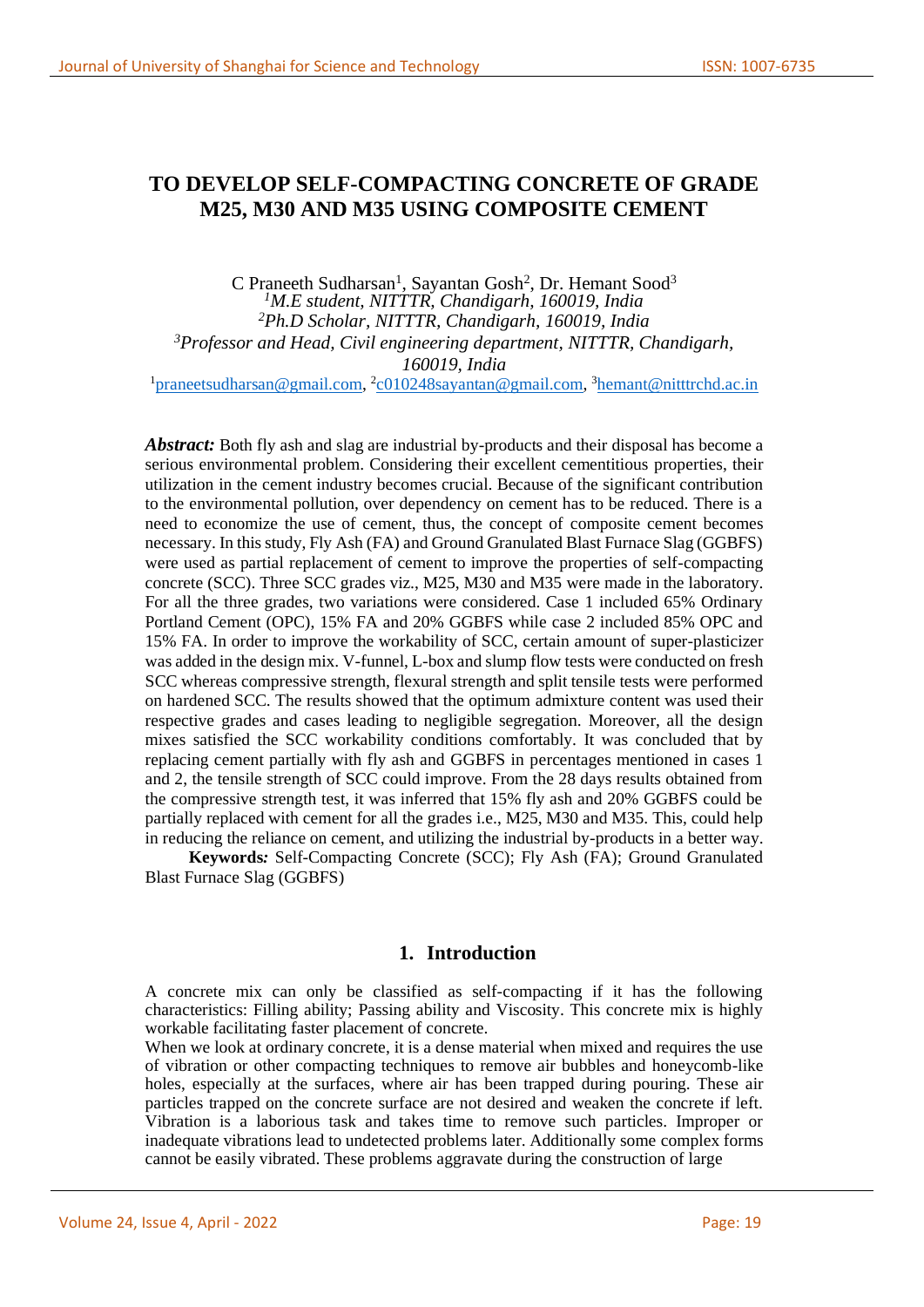structures with congested and isolated reinforcements. Thus, in such scenarios, the concept of Self-Compacting Concrete (SCC) comes in handy. When placed, due to its own weight, the concrete gets compacted easily without the help of any compacting media and without much segregation. For such seamless compaction, stricter monitoring and high precision measurements of SCC become necessary for large construction activities.

### **2. Literature review**

P. Dinakar et al (2013) worked on the influence of including fly ash (FA) on the properties of selfcompacting concrete (SCC). Portland pozzolana cement (PPC) was partially replaced with fly ash. Workability, strength and durability properties were studied in this experiment. The results indicated that fly ash along with PPC could be used in SCC to produce high strength high performance concretes. High absorption values were obtained with increasing amount of FA, however, all the SCCs exhibited initial absorption values of less than 3%. The water penetration depths in SCCs were lower at 10% and 30% replacements of fly ash but remained higher at 50% and 70% replacements. There is a systematic reduction in the chloride permeability of SCCs at 30% replacement of fly ash.

#### **3. Experimental work**

#### **3.1.Materials**

#### **Cement, fly ash and GGBFS:**

The cement which was used in the experimentation work was Ordinary Portland Cement (OPC), 43 grade, of Ultratech conforming to BIS: 269 - 2015. Fly ash and GGBFS that were used for the thesis work conform to BIS: 3812 (Part 1) - 2013 and BIS: 12089 - 1987 respectively. The specific gravities of cement, fly ash and GGBFS were calculated to be 3.13, 2.2 and 2.88 respectively. The color of fly ash was light grey while the color of GGBFS was dark grey.

Cement, fly ash and GGBFS were added together in the proportions as mentioned above i.e., case 1 and case 2. The composite cement thus obtained was mixed with water to form a composite cement paste. This paste was then tested for important parameters of Indian Standard Code. Their results are given in the table below.

| <b>Variation</b> | <b>Standard</b><br><b>Consistency (P)</b><br>in $%$ | <b>Initial Setting</b><br>Time (min.) | <b>Final Setting</b><br><b>Time</b><br>(min.) |
|------------------|-----------------------------------------------------|---------------------------------------|-----------------------------------------------|
| Case 1           | 33                                                  | 180                                   | 460                                           |
| Case 2           |                                                     | 170                                   | 445                                           |

| Table 1. Properties of composite cement paste |  |  |  |  |
|-----------------------------------------------|--|--|--|--|
|-----------------------------------------------|--|--|--|--|

#### **Coarse aggregates:**

10 mm nominal size aggregates were considered for the mix design of SCC. They were naturally occurring with well-defined angular edges and rough planar surfaces. The specific gravity of coarse aggregates was calculated to be 2.68.

#### **Fine aggregates:**

Natural sand was used as fine aggregate. Its specific gravity was evaluated and was found to be 2.65. The percentage silt content of sand was observed to be 7.15 percent.

#### **Admixture:**

The admixture used for the enhancing the workability of SCC was MasterEase 3504, a product of Master Builders Solutions. It is a super-plasticizer, which improves the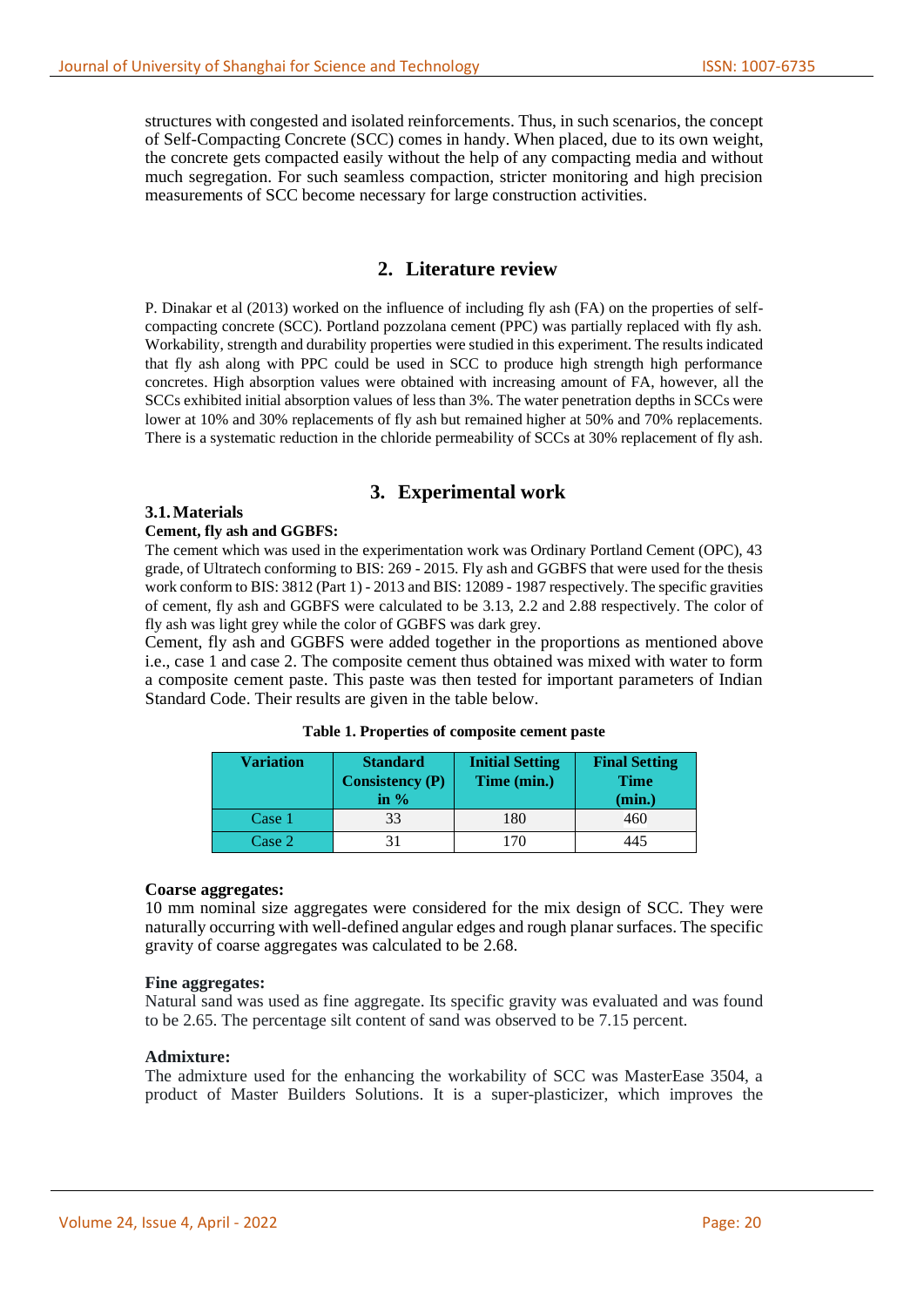rheological properties of SCC, significantly facilitating its pump-ability and placement. The colour of the liquid was reddish-brown and its specific gravity was found to be 1.08.

#### **3.2.Replacement of cement with fly ash and GGBFS**

The gradations of SCC viz. M25, M30 and M35 were designed with the help of Indian standards by replacing cement with composites in the following variations: case 1:  $(\text{OPC} - 65\%$ , GGBFS – 25%,  $FA - 15\%$ ; case 2: (OPC – 85%,  $FA - 15\%$ )

### **3.3.Mix Proportion**

| <b>Materials</b> | M25 grade<br>mix | M30 grade<br>mix | M35 grade<br>mix |
|------------------|------------------|------------------|------------------|
| Cement           | 308.75 Kg        | 352.85 Kg        | 390 Kg           |
| Fly ash          | 71.25 Kg         | 81.43 Kg         | 90 Kg            |
| <b>GGBFS</b>     | 95 Kg            | 108.57 Kg        | 120 Kg           |
| Admixture        | 5.225 Kg         | 6.514 Kg         | 7.2 Kg           |
| Fine aggregate   | 803.90 Kg        | 754.77 Kg        | 724.21 Kg        |
| Coarse aggregate | 880.75 Kg        | 860.76 Kg        | 848.78 Kg        |
| Water            | 190 litres       | 190 litres       | 190 litres       |

**Table 2. Quantities of mixing materials per m<sup>3</sup> for Case 1**

#### **Table 3. Quantities of mixing materials per m3 for Case 2**

| <b>Materials</b> | M25 grade<br>mix | M30 grade<br>mix | M35 grade<br>mix |
|------------------|------------------|------------------|------------------|
| Cement           | 403.75           | 461.4            | 510              |
| Fly ash          | 71.25            | 81.45            | 90               |
| Admixture        | 5.7              | 7.33             | 8.1              |
| Fine aggregate   | 805.18           | 758.14           | 721.76           |
| Coarse aggregate | 805.18           | 864.60           | 845.91           |
| Water            | 190 litres       | 190 litres       | 190 litres       |

# **4. Results**

#### **4.1.Compression test**

Compressive strength test was done on cubical moulds, where the test specimen was subjected to a compressive force at a loading rate of 140 Kg/sq cm/min. The loading capacity of the compressive testing machine is 3000 KN. The code followed for this test was BIS: 516 - 1959. Higher compressive strength correspond to better durability of the specimen. This test was conducted for specimens having curing age of 7, 14, 28 and 56 days. A set of three cubes were tested for each mix and the average value was considered.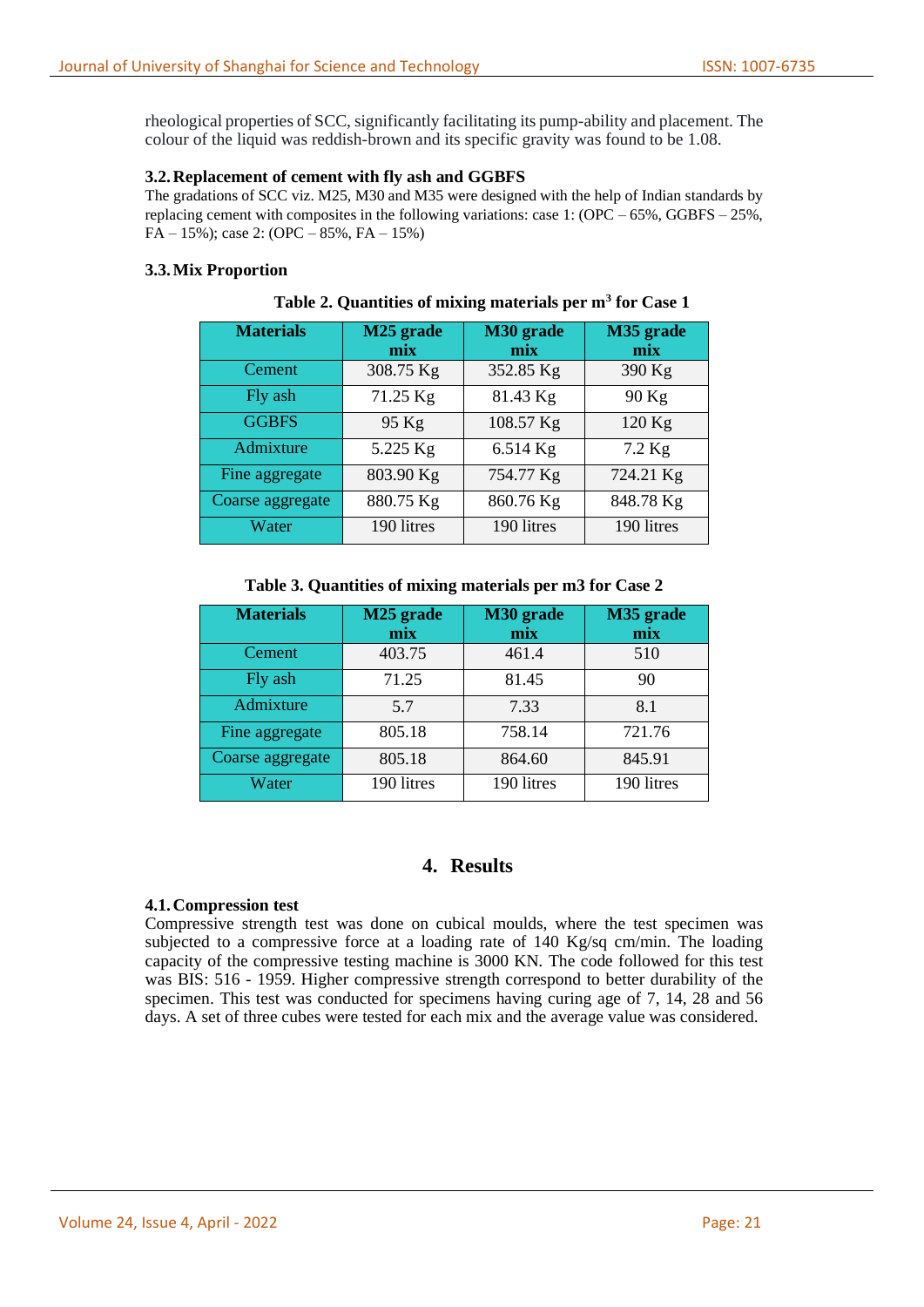| <b>Curing</b><br>Age<br>(days) | <b>Compressive</b><br>strength of M25<br>(N/mm <sup>2</sup> ) |        | <b>Compressive</b><br>strength of M30<br>(N/mm <sup>2</sup> ) |       | <b>Compressive</b><br>strength of M35<br>(N/mm <sup>2</sup> ) |        |
|--------------------------------|---------------------------------------------------------------|--------|---------------------------------------------------------------|-------|---------------------------------------------------------------|--------|
|                                | Case 1                                                        | Case 2 | Case 2<br>Case 1                                              |       | Case 1                                                        | Case 2 |
|                                | 24                                                            | 25.77  | 25.54                                                         | 34.22 | 33.77                                                         | 38.22  |
| 14                             | 27.55                                                         | 29.12  | 31.96                                                         | 35.56 | 38.67                                                         | 44     |
| 28                             | 31.95                                                         | 35.89  | 39.38                                                         | 42.2  | 46.2                                                          | 46.67  |
| 56                             | 38.23                                                         | 39.68  | 43.56                                                         | 45.67 | 49.3                                                          | 50.2   |

**Table 4. Compressive test results of three grades for both cases**



**Figure 1. Compressive test results of M25**



**Figure 2. Compressive test results of M30**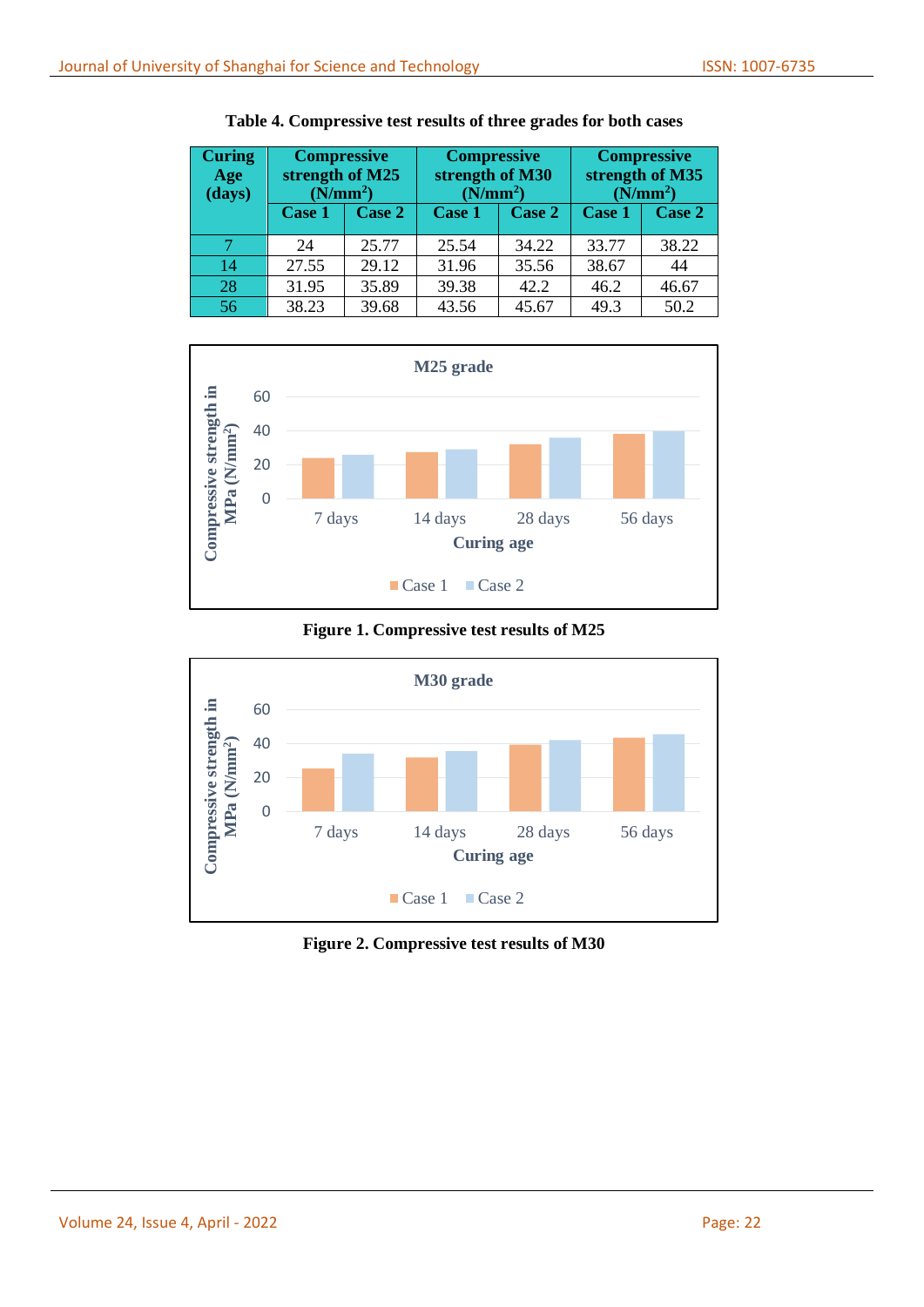

**Figure 3. Compressive test results of M35**

# **4.2. Flexural test**

Flexural strength test was done on beam moulds. In this case the specimens were removed after 3 and 7 days curing and were subjected to a symmetrical two point loading with a loading rate of 7 Kg/sq cm/min. It is important to know the tensile strength of concrete since it is weak in tension. Tensile strength determines the load under which the cracking would develop. The absence of cracking is of considerable importance in maintaining the durability of concrete. The code followed for this test was again BIS: 516 - 1959.

| Table 5. Flexural strength test results of three grades for both cases |  |
|------------------------------------------------------------------------|--|
|------------------------------------------------------------------------|--|

| <b>Curing Age</b><br>(days) | <b>Flexural</b><br>strength of M25<br>(N/mm <sup>2</sup> ) |               | <b>Flexural</b><br>strength of M30<br>(N/mm <sup>2</sup> ) |        | <b>Flexural</b><br>strength of<br>M35 (N/mm <sup>2</sup> ) |        |
|-----------------------------|------------------------------------------------------------|---------------|------------------------------------------------------------|--------|------------------------------------------------------------|--------|
|                             | <b>Case 1</b>                                              | <b>Case 2</b> | <b>Case 1</b>                                              | Case 2 | <b>Case 1</b>                                              | Case 2 |
|                             | 5.61                                                       | 5.72          | 5.69                                                       | 5.71   | 6.34                                                       | 6.39   |
|                             | 6.74                                                       | 7.31          | 6.235                                                      | 7.6    | 797                                                        | 8.06   |



**Figure 4. Flexural test results of M25**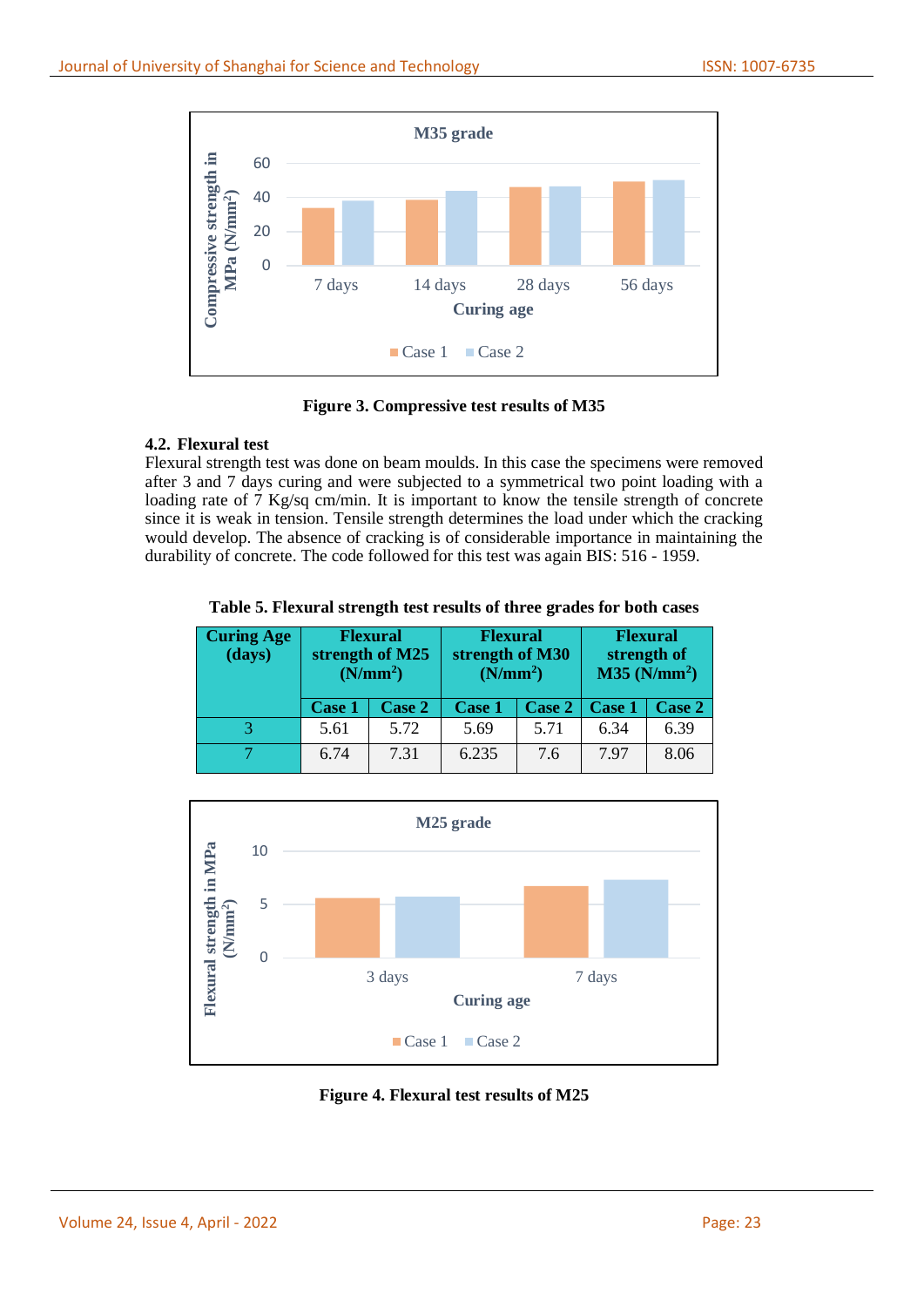

**Figure 5. Flexural test results of M30**



**Figure 6. Flexural test results of M35**

### **4.3.Split tensile test**

Split tensile strength test was done on cylindrical moulds. In this case the specimens were removed after 7, 14 and 28 days curing. Using a special gear consisting of steel loading pieces (as per the codal provisions), the split tensile testing was done. These loading pieces were placed in compressive testing machine. The loading rate for the testing was 140 Kg/sq cm/min. The reason for calculating split tensile strength is similar to flexural testing. BIS: 5816 - 1999 was referred for this test.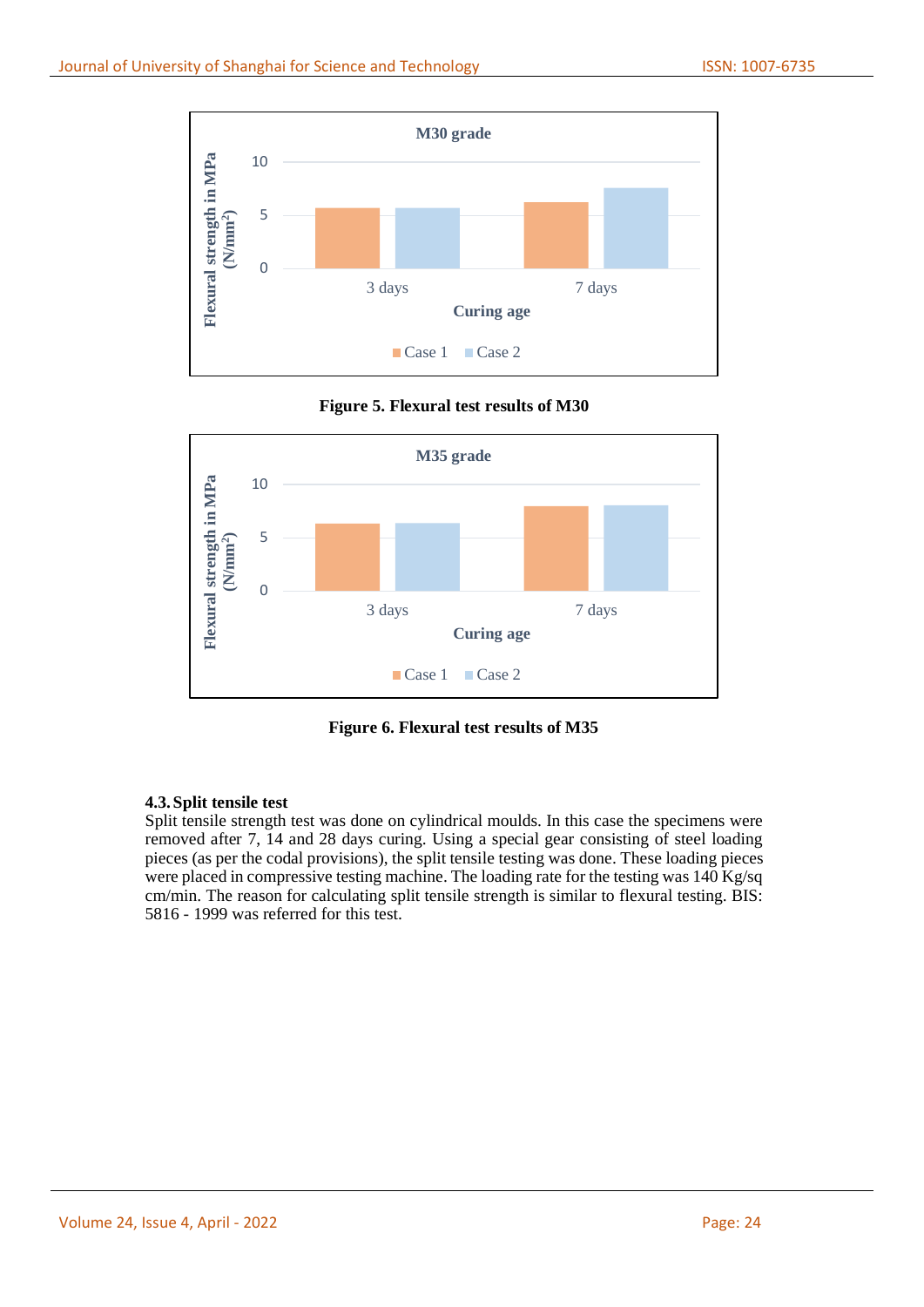| <b>Curing Age</b><br>(days) | <b>Split tensile</b><br>strength of M25<br>(N/mm <sup>2</sup> ) |        | <b>Split tensile</b><br>strength of M30<br>(N/mm 2) |        | <b>Split tensile</b><br>strength of M35<br>(N/mm 2) |        |
|-----------------------------|-----------------------------------------------------------------|--------|-----------------------------------------------------|--------|-----------------------------------------------------|--------|
|                             | Case 1                                                          | Case 2 | Case 1                                              | Case 2 | Case 1                                              | Case 2 |
|                             | 2.652                                                           | 2.758  | 2.865                                               | 3.183  | 2.865                                               | 3.819  |
| 14                          | 2.971                                                           | 3.077  | 3.183                                               | 3.501  | 4.297                                               | 4.138  |
| 28                          | 3.395                                                           | 3.607  | 3.819                                               | 4.138  | 4.35                                                | 4.562  |

**Table 6. Split tensile strength test results of three grades for both cases**



### **Figure 7. Split tensile test results of M25**



**Figure 8. Split tensile test results of M30**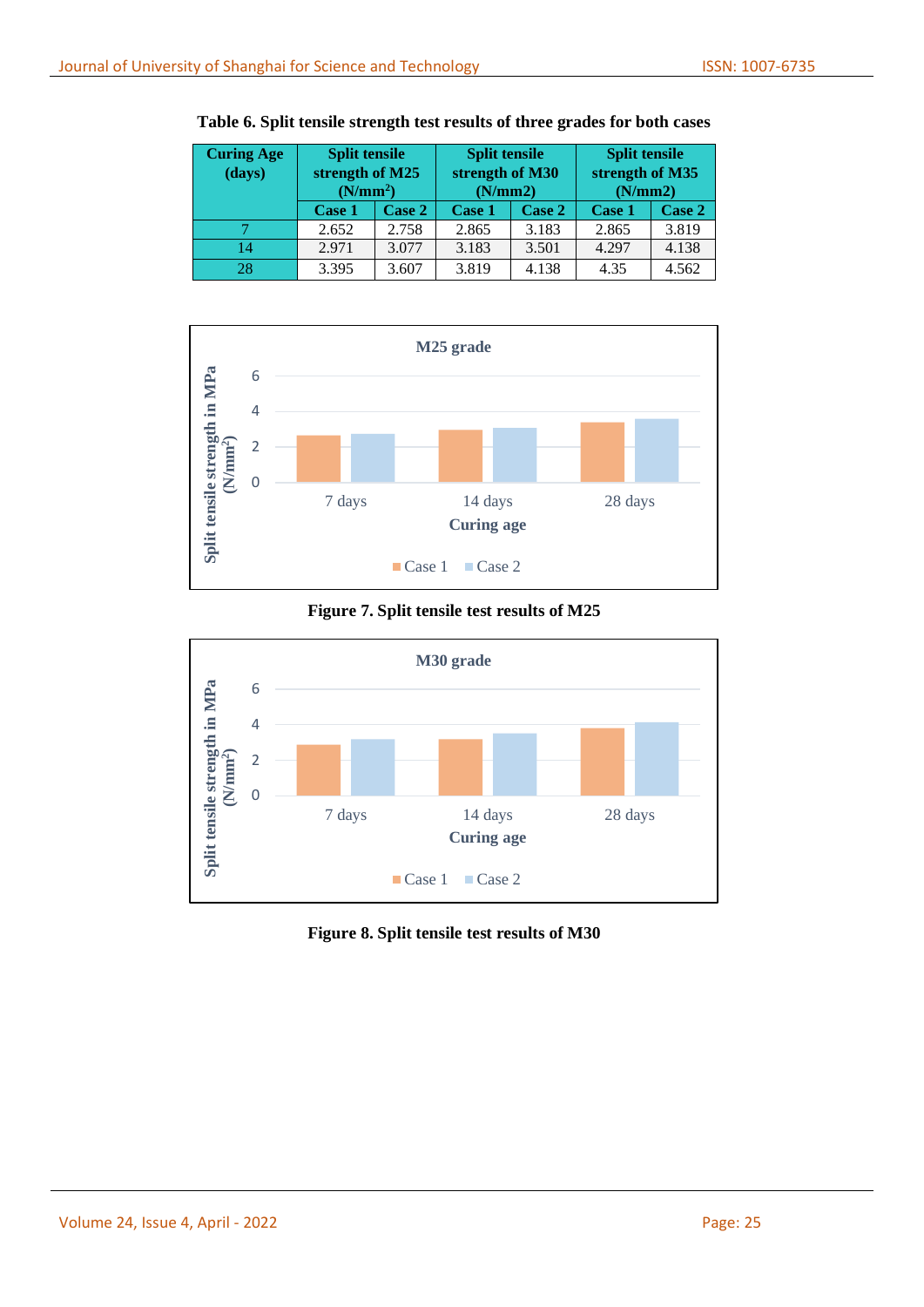

**Figure 9. Split tensile test results of M35**

# **5. Conclusions**

The following conclusions were drawn from the experimentation work:

- The normal consistency of the composite cement paste for case  $1 (OPC 65\%, Fly \text{ ash} -$ 15% and GGBFS – 20%) had an increment of 6.45% as compared to case 2 (OPC – 85% and Fly ash  $-15%$ ).
- The initial setting time of case 1 was 5.88% more than case 2 and the final setting of case 2 was 3.37%. The reason for higher initial and final setting times for case 1 as compared to case 2 could be due to the presence of pozzolanic materials (35%).
- The admixture content used was optimum for their respective grades and cases. Not much segregation was observed in the SCC mixes.
- Since all the design mixes i.e., cases 1 and 2 of M25, M30 and M35, were categorized under V2 class for viscosity flow tests, from BIS:  $10262 - 2019$ , it could be assumed that the mixes would be viscous with less segregation.
- As per the codal provisions for slump flow test, the concrete mixes were categorized under SF2 class. The code states that, these mixes could be used for normal concreting works.
- After analysing the results of flexural strength test and split tensile strength test, it can be concluded that, by replacing cement partially with fly ash and GGBFS in percentages mentioned in cases 1 and 2, the tensile strength of SCC could improve.
- From the 28 days results obtained from the compressive strength test, it can be inferred that cement can be partially replaced with 15% fly ash and 20% GGBFS for all the grades i.e., M25, M30 and M35. This, could help in reducing the dependency on cement, and utilising the industrial by-products in a better way.

# **References**

- [1] *M. Nehdi, M. Pardhan and S. Koshowski, "Durability of self-consolidating concrete incorporating highvolume replacement composite cements", Cement and Concrete Research Vol 34, Issue 11, (2004), pp 2103-2112.*
- [2] *Esraa Emam and Sherif H.Al-Tersawy, "Recycled glass as a partial replacement for fine aggregate in self compacting concrete", Construction and Building Materials, Vol 35, (2012), pp 785-791.*
- [3] *Mehmet Gesog˘lu Erhan Güneyisi, Mustafa E. Kocabağ, Veysel Bayram and Kasım Mermerdaş, "Fresh and hardened characteristics of self-compacting concretes made with combined use of marble powder, limestone filler, and fly ash", Construction and Building Materials, Vol 37, (2012), pp 160-170.*